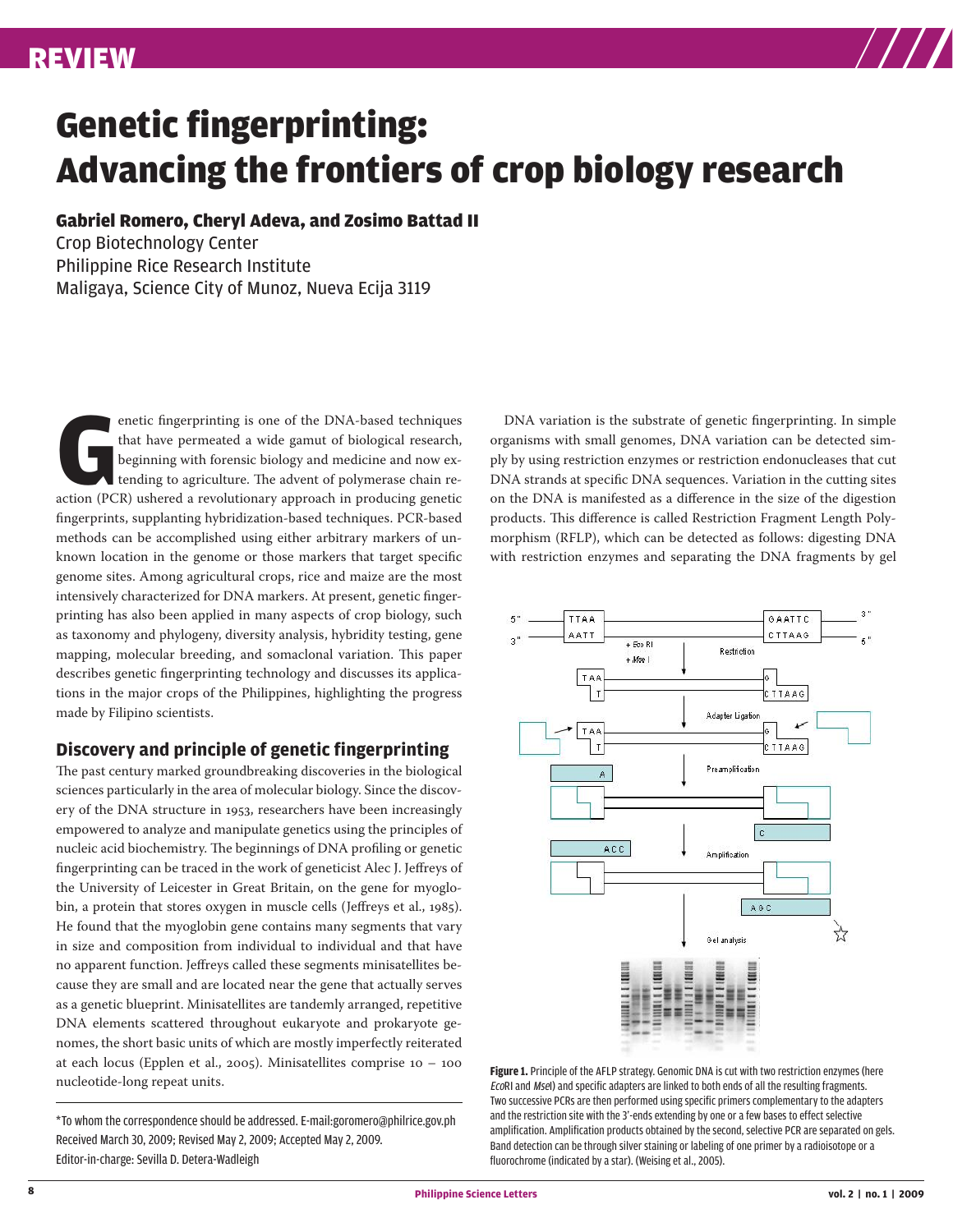### REVIEW REVIEW

#### **Table 1.** Characteristics of common fingerprinting techniques.

| Molecular marker                                           | <b>PCR-based</b> | Use of restriction<br>enzymes | Polymorphism | Abundance | <b>Gene action</b> | <b>Automation</b> | Loci per assay | Specialized<br>equipment                                            |
|------------------------------------------------------------|------------------|-------------------------------|--------------|-----------|--------------------|-------------------|----------------|---------------------------------------------------------------------|
| <b>Restriction Fragment Length</b><br>Polymorphisms (RFLP) | N <sub>0</sub>   | Yes                           | Moderate     | Moderate  | Co-dominant        | No                | 1 to few       | Radioactive isotope                                                 |
| Random Amplified Polymorphic<br>DNA (RAPD)                 | Yes              | N <sub>0</sub>                | Moderate     | Moderate  | Dominant           | Yes               | Many           | Agarose gels                                                        |
| Amplified Length Polymorphism<br>(AFLP)                    | Yes              | N <sub>0</sub>                | Moderate     | Moderate  | Dominant           | Yes               | Many           | Polyacrylamide gels or capillary                                    |
| Simple Sequence Repeats or<br>'Microsatellites' (SSR)      | Yes              | N <sub>0</sub>                | Low          | Moderate  | Co-dominant        | Yes               | 1 to about 20  | Polyacrylamide gels or capillary                                    |
| Cleaved Amplified Polymorphic<br>DNA (CAP)                 | Yes              | Yes                           | Variable     | Moderate  | Co-dominant        | Yes               | Single         | Agarose gels                                                        |
| Simple Nucleotide Polymorphism<br>(SNP)                    | Yes              | N <sub>0</sub>                | Variable     | Highest   | Co-dominant        | Yes               | 1 to thousands | Polyacrylamide gels, arrays, mass<br>spectrometer, or plate readers |

electrophoresis. In higher forms with large genomes, additional steps are necessary to display the variation, namely: blotting the digested fragments to a filter, and hybridizing a probe to the fragments (Southern, 1975). DNA fingerprinting has opened the possibility to identify genomic variation between individuals, and to follow DNA exchange in the progeny, making it a powerful tool for genotypic selection such as in animal and plant breeding.

The discovery of PCR afforded a very convenient way of assaying DNA variation without the blotting and probing steps in RFLP. With creative designs of primers and various thermal cycling strategies, PCR has brought about a new class of DNA profiling markers for fingerprinting and later has also become a major tool in biotechnology research and product development worldwide.

A wide array of molecular markers is now available for detecting DNA variation. They fall into three broad categories: (a) Hybridization-based approaches such as RFLP, (b) PCR arbitrary or multi-locus profiling techniques such as Random Amplified Polymorphic DNA (RAPD) and Amplified Length Polymorphism (AFLP), and (c) Site-Targeted-PCR techniques such as microsatellite or Simple Sequence Repeat (SSR), and Cleaved Amplified Polymorphic DNA (CAPs). RAPD makes use of short (10-mer) primers and low annealing tem-

**Table 2.** Abundance of DNA markers discovered and developed in major crops.

perature to amplify several regions of unknown map location in the genome (Welsh and McClelland, 1990; Williams et al., 1990). AFLP is based on the amplification of a subset of digested DNA using primers designed for selective extension at digestion sites fitted with adapters (Vos et al., 1995) (Figure 1).

SSRs are tandemly repeated simple sequences of about 2 - 6 nucleotides that vary in repeat number to as many as 100 times (Weber and May, 1989). CAPs are PCR products that contain sequence variation that can be detected by cleavage or digestion with restriction enzymes (Konieczny and Ausubel, 1993). Table 1 summarizes the properties of these commonly used markers in crop breeding and genetics (Edwards and McCouch, 2007). DNA markers are continually being modified to boost their utility, becoming more amenable to high-throughput, automated process of genome analysis.

The latest marker type is the Simple or Single Nucleotide Polymorphism (SNPs), the ultimate marker representing single base changes or short insertion/deletions in DNA. SNPs are revealed by sequencing, microarray-chip hybridization, or digestion of heteroduplex DNA from pairs of polymorphic lines. The very high densities of SNPs in a genome have made them a preferred molecular marker for fine-mapping studies (Rafalski, 2002).

| Crop                              | Genome size (MB)         | <b>RFLP</b>              | <b>RAPD</b>              | <b>SSR</b>          | <b>AFLP</b>           | <b>SNP</b> <sup>a</sup>  |
|-----------------------------------|--------------------------|--------------------------|--------------------------|---------------------|-----------------------|--------------------------|
| Rice (Oryza sativa L.)            | 415-460 <sup>b</sup>     | 3,553 <sup>b</sup>       | 133 <sup>b</sup>         | 12.992 <sup>b</sup> | 1.062 <sup>b</sup>    | 5,418,373                |
| Maize (Zea mays spp. mays)        | 2,300-2,700 <sup>b</sup> | $9,355^{b}$              | $\overline{\phantom{a}}$ | 2,243 <sup>b</sup>  | 501 <sup>b</sup>      | 2,018,337                |
| Wheat (Triticum aestivum)         | 16,500 <sup>b</sup>      | 874 <sup>b</sup>         | 16 <sup>b</sup>          | 1,103 <sup>b</sup>  | 731 <sup>b</sup>      | 1,051,736                |
| Oats (Avena sativa)               | 11.300 <sup>b</sup>      | 507 <sup>b</sup>         | 10 <sup>b</sup>          | 3 <sup>b</sup>      | 27 <sup>b</sup>       | 485                      |
| Sorghum (Sorghum bicolor)         | 750-770 <sup>b</sup>     | 1.082 <sup>b</sup>       | $\overline{\phantom{a}}$ | 229 <sup>b</sup>    | $5.344^{b}$           | 209,814                  |
| Barley ( <i>Hordeum vulgare</i> ) | 4.900 <sup>b</sup>       | 1.001 <sup>b</sup>       | 15 <sup>b</sup>          | 196 <sup>b</sup>    | 336 <sup>b</sup>      | 501.336                  |
| Sugar cane (Saccharum spp.)       | 10,000 <sup>c</sup>      | 57 <sup>d</sup>          | 67 <sup>e</sup>          | 221 <sup>f</sup>    | 614 <sup>g</sup>      | 1,632 <sup>h</sup>       |
| Pineapple (Ananas spp.)           | 440-520 <sup>i</sup>     | 18 <sup>j</sup>          | 93 <sup>k</sup>          | 379 <sup>k</sup>    | 19 <sup>k</sup>       | $\overline{\phantom{a}}$ |
| Banana (Musa spp.)                | $500 - 600$              | 47 <sup>m</sup>          | 50 <sup>n</sup>          | 12 <sup>n</sup>     | 119 <sup>p</sup>      | $\overline{\phantom{a}}$ |
| Coconut (Cocos nucifera)          | 234 <sup>q</sup>         | $\overline{\phantom{a}}$ | 86 <sup>r</sup>          | 92 <sup>r</sup>     | $>1.000$ <sup>q</sup> | $\overline{\phantom{a}}$ |

Www.ncbi.nlm.nih.gov, <sup>b</sup>Gramene Web Browser (www.gramene.org), 'Arruda and Silva (2007), "Garcia et al. (2006), 'Liang et al. (2004), 'Pan (2006),<br>«Aitken et al. (2006), 'Bundock et al. (2009), 'Carlier et al. (2007), JDu Aitken et al. (2006), "Bundock et al. (2009), 'Carlier et al. (2007), <sup>j</sup>Duval et al. (2001), "Carlier et al. (2006), 'Lysák et al. (1999), "Venkatachalam et al. (2008), <sup>p</sup>Xiao et al. (2007). <sup>a</sup>Sniady et al. (2003), 'Manimekalai et al. (2007).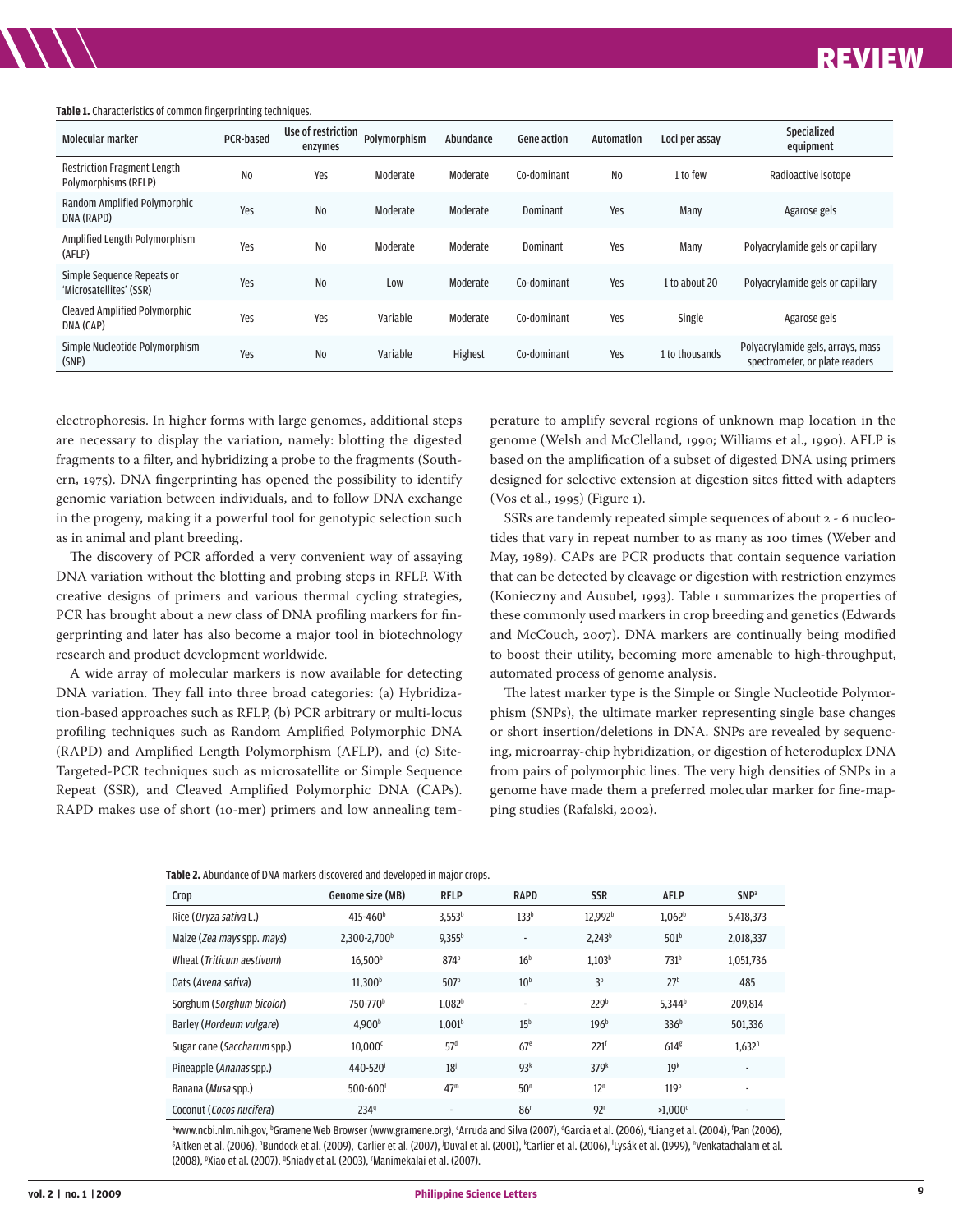## REVIEW REVIEW

#### **Table 3.** Recommended websites for crop markers, genomes and genetic maps.

| <b>GRAMENE Web Browser</b><br>http://www.gramene.org/                                      | Gramene is a data resource for comparative<br>genome analysis in the grasses, in particular<br>the cereals: rice, maize, oats, etc. It provides<br>comprehensive and in-depth information<br>regarding markers used for mapping plant<br>species such as RAPD, SSR, AFLP and RFLP.                                        |
|--------------------------------------------------------------------------------------------|---------------------------------------------------------------------------------------------------------------------------------------------------------------------------------------------------------------------------------------------------------------------------------------------------------------------------|
| <b>TropGENE DB</b><br>http://tropgenedb.cirad.fr/                                          | TropGENE DB is a database that manages ge-<br>netic and genomic information about tropical<br>crops - banana, cocoa, coconut, coffee, cotton,<br>oil palm, rice, pineapple, rubber tree, and<br>sugarcane - studied by Centre de coopération<br>internationale en recherche agronomique<br>pourle développement (CIRAD).  |
| MaizeGDB<br>http://www.maizegdb.org/                                                       | MaizeGDB is the community database for bio-<br>logical information about the crop plant Zea<br>mays ssp. mays. Genetic, genomic, sequence,<br>gene product, functional characterization,<br>literature reference, and person/organization<br>contact information are among the datatypes<br>accessible through this site. |
| <b>MSU Rice Genome Annotation Project</b><br>http://rice.plantbiology.msu.edu/             | This website provides genome sequence from<br>the Nipponbare subspecies of rice and annota-<br>tion of the 12 rice chromosomes.                                                                                                                                                                                           |
| <b>Wheat Genome Database</b><br>http://www.tigr.org/tdb/e2k1/tae1/                         | This website is dedicated in developing a<br>bioinformatics resource for annotating the<br>wheat genome.                                                                                                                                                                                                                  |
| <b>GrainGenes:</b><br>A Database for Triticeae and Avena<br>http://wheat.pw.usda.gov       | GrainGenes is a suite of services for the<br>Triticeae and oat communities, including data-<br>bases, documents, tools, data files, web sites,<br>announcements, curation, and community<br>assistance.                                                                                                                   |
| SorghumDB -<br>A Sorghum bicolor Genome Database<br>http://algodon.tamu.edu/sorghumdb.html | SorghumDB is a database that contains exten-<br>sive genome information on Sorghum bicolor.<br>Additional references, gene maps, disease<br>information, and other extensive sorghum<br>information can be found within the database.                                                                                     |

#### **Marker abundance in crop genomes**

Table 2 provides the present abundance of markers discovered and developed in the major crop species. Model plant species and major crops are the most intensively characterized for DNA markers. Rice, being both a model species and the staple of most people, is the most advanced in terms of genome characterization. Its small genome and huge economic importance stimulated vigorous international efforts by the International Rice Genome Sequencing Project/ IRGSP, which was established in 1997, leading to the completion of rice genome sequencing in 2005 (Matsumoto et al., 2005). The genome sequence information has served as an excellent platform to uncover SNPs of rice that is now more than 5 million. Rice SNP resources are publicly accessible in www.oryzasnp.org to aid gene localization and expression studies (McNally, 2006). SSR is the next most abundant marker in rice numbering to 13,000.

Corn is the second most important crop worldwide as well as in the Philippines. Its genome, which is 6 times the size that of rice, is being sequenced by an international consortium led by the US Department of Agriculture and National Science Foundation Plant Genome Research Program (http://www.nsf.gov/bio/dbi/dbi\_pgr.htm). The SNPs in corn are now more than 2,000,000, followed by 9,000

RFLPs. Except for oats, the rest of the major cereals have more than 200,000 SNPs. The recent completion of sorghum genome sequencing (Paterson et al., 2009) will certainly lead to the discovery of many more SNPs. In the non-cereal crops, SSR is the most abundant in pineapple, while it is AFLP in banana and coconut. Table 3 lists the websites hosting genomics information for the major crops.

#### **Applications of genetic fingerprinting**

Genetic fingerprinting has given new impetus to the biological sciences. Because of its versatility, it was rapidly adopted as a research tool in medicine (Nakamura et al., 1987), forensic science (Lewin, 1989), and animal behavior (Burke, 1989). At present, genetic fingerprinting has also been applied in many aspects of crop biology, from analysis of genetic diversity within breeding populations in plants, to differentiation between cultivars, as well as to identification of plants containing a gene of interest, to name a few. Table 4 shows the current crop research activities involving DNA markers, which are being lead by Filipino scientists.

#### **Taxa identification and phylogeny**

The use of molecular markers is a major advance in evaluating genetic variation and in elucidating the genetic relationships within and among species. The first application of microsatellites in agriculture has been in cultivar identification, wherein breeders/scientists are able to determine cultivated varieties from traditional varieties and vice versa thru the use of microsatellites. This paved the way for diverse materials like rice, wheat, grapevine (*Vitis unifera*), and soybean to be genotyped, using unique genetic information instead of phenotypic expression or physical appearance to discern between closely similar or identical materials or varieties.

In addition, the microsatellite markers are useful in sex identification of dioeceous plants. Normally, sex-specific morphological differences of these types of plants only show during the flowering stage, however, a microsatellite probe (GATA)4, used as a diagnostic marker, reveals sex-specific DNA variation at any stage of plant development, which allows sex-identification possible beyond the limitation of morphologically expressed differences of the plant. Likewise, a RAPD marker detected pseudo-autosomal plant sex chromosome in *Silene dioica* (L.) (Joshi et al., 1999).

Umali of Del Monte Fresh Produce Division in Davao developed CAP markers for banana identification during his graduate work in Japan. The markers, which were based on a maternally inherited chloroplast DNA mutation, helped establish the lineage of banana cultivars as well as the contribution of wild progenitors to cultivated types (Umali and Nakamura, 2003).

#### **Diversity analysis**

Diversity analysis measures the level of genetic similarity or differences among materials, which is vital information in crop conservation and varietal development. DNA markers are extensively used in assessing the genetic diversity in most crop species due to its high efficiency, easy to use, co-dominance nature, reproducibility, and high degree of polymorphism. This information can serve as basis for rational use and conservation of genetic resources, since the collection, storage and maintenance of germplasm generally requires expensive equip-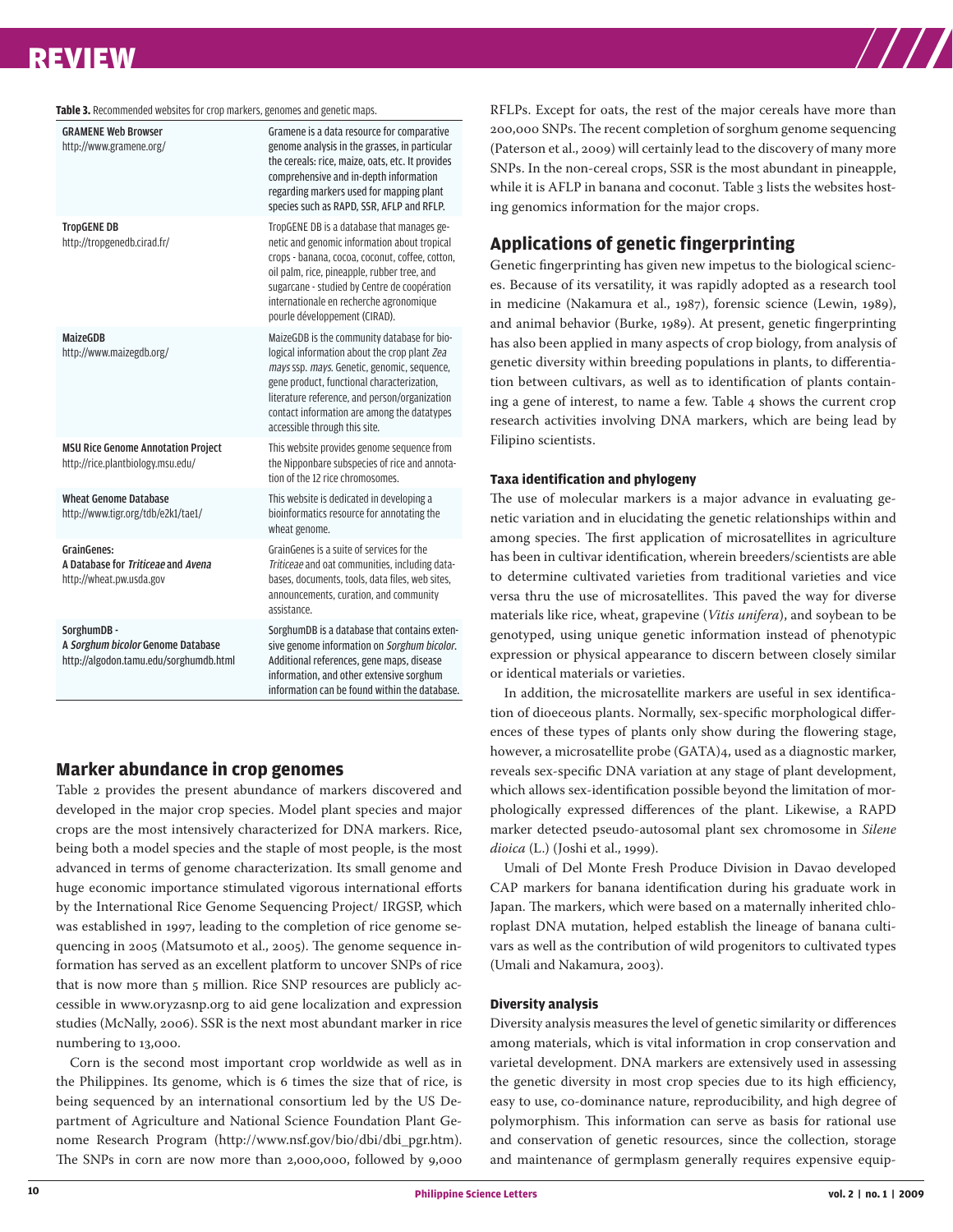#### **Table 4.** Current crop research lead by Filipino scientists involving DNA markers.

REVIEW REVIEW

| <b>Organization</b>                                                      | Lead Investigator                                | <b>Markers</b>                     | Research                                                                                                                 |
|--------------------------------------------------------------------------|--------------------------------------------------|------------------------------------|--------------------------------------------------------------------------------------------------------------------------|
| Philippine Rice Research Institute                                       | Antonio A. Alfonso                               | <b>SSR</b>                         | Marker-aided introgression of Golden Rice in the Philippines                                                             |
|                                                                          | Nenita V. Desamero                               | Sub1 transgene                     | Introgression of Sub1 into Philippine locally adapted and high-yielding rice cultivars                                   |
|                                                                          | Loida M. Perez                                   | <b>SSR</b>                         | Molecular fingerprinting of commercial hybrid rice varieties and parental inbreds                                        |
|                                                                          |                                                  | <b>RFLP</b>                        | Efficiency of two-gene marker-assisted selection for restorer line identification in PhilRice<br>Hybrid Breeding Program |
|                                                                          | Gabriel O. Romero                                | AFLP, SSR, CAP                     | QTL analysis of rice tungro resistance                                                                                   |
|                                                                          |                                                  | <b>SNP</b>                         | Association mapping of drought resistance                                                                                |
|                                                                          |                                                  | AFLP, SSR                          | DNA fingerprinting of rice germplasm                                                                                     |
|                                                                          | Dindo A. Tabanao                                 | SSR and Rep and<br>Xa21 transgenes | Marker-assisted pyramiding of transgenic resistance to bacterial blight and tungro in popular<br>rice varieties          |
| International Rice Research Institute (IRRI)                             | Glen B. Gregorio                                 | <b>SSR</b>                         | Genetic diversity analysis of Sub-Saharan Africa ( <i>O. glaberrima</i> ) rice germplasm using<br>microsatellite markers |
| Mindanao State University<br>and University of the Philippines, Mindanao | Florence L. Zapico<br>and Severo. T. Bastian Jr. | RAPD                               | Molecular characterization of selected rice varieties in Lake Sebu, Philippines using RAPD<br>markers                    |
| Institute of Plant Breeding<br>University of the Philippines, Los Baños  | Josefina O. Narciso<br>and Desiree M. Hautea     | Bt transgene                       | Marker-aided selection in the development of transgenic fruit and shoot borer resistant<br>Philippine eggplant           |

ment, highly controlled environments and infrastructure. In conjunction with pedigree records, DNA fingerprinting provides an effective method of assessing the diversity of varieties as well as breeding lines.

 Rivera et al. (1999) of the Philippine Coconut Authority in Zamboanga City used microsatellites in assessing the diversity of their coconut collection. The microsatellites revealed high polymorphism in the coconut germplasm, indicating broad genetic diversity, and thus attesting to the agency's effective collecting and gene-banking strategies. A highly polymorphic set of coconut microsatellites has been assembled for routine evaluation of both *in situ* and *ex situ* genetic resources of coconut.

#### **Hybridity testing**

In hybrid technology, hybridity or the 50:50 parental gene contributions in the progeny should be ascertained to draw maximum performance of the hybrid variety in farmers' fields. Identification and selection is necessary: a) for proper identification and varietal protection, b) for genetic identity stability, c) for complete characterization and measurement of crop genetic diversity, and d) for uniformity of appearance and agronomic performance of produced variety that will meet the demand of the farmers and consumers (Smith and Register, 1998). Detection of hybridity is, however, hampered by the paucity of markers. Seed characteristics are unreliable as they are largely controlled by the maternal parent. Biochemical markers are of limited use as they can be affected by developmental stage and environment, and can only be assayed with considerable tissue material. Genetic fingerprinting is therefore an ideal approach to hybridity testing.

At the Philippine Sugar Research Institute (PhilSURIN), Manigbas and Villegas screened fifty SSR markers and found one SSR that amplified highly polymorphic bands (Manigbas and Villegas, 2004). The SSR correctly identified the true hybrids among 918 progenies derived from four sugarcane crosses. With this molecular hybridity testing system, the conventional 7-year breeding cycle for sugarcane can be reduced by 1-2 years.

#### **Gene mapping**

With the growing density of genetic markers in crop genomes and the increasing power of associated statistical methods, it is now possible to determine specific genomic regions that are responsible for the expression of important physiological and agronomic traits, many of which are quantitative traits. DNA markers have been efficiently employed in tagging numerous individual traits that are extremely vital for a breeding program like yield, disease resistance, stress tolerance, seed quality, etc. Moreover, a causal link between coding structural genes and quantitative variation can be established by analyzing quantitative trait loci (QTL). QTL can lead to the identification of candidate genes for the trait of interest.

Molecular marker technology has been useful in detecting QTL in rice by Filipino graduate students and researchers. Redoña, while in University of California, Davis, identified the QTL for rice seedling vigor through RAPD markers (Redoña and Mackill, 1996). Tabien used RFLP markers to determine the QTL for blast resistance as a student in Texas A&M (2000). At Cornell, Sebastian localized the QTL for tungro resistance using both RFLP and RAPD markers (Sebastian et al., 1996). At PhilRice, Romero et al., (2008) used SSR and CAPS to move closer to the tungro resistance QTL. Gregorio's team at the International Rice Research Institute (IRRI) determined rice genotypes with salt tolerance using microsatellite markers associated with the saltol QTL (Mohammadi-Nejad et al., 2008).

At the Institute of Plant Breeding (IPB) at the University of the Philippines in Los Banos (UPLB), QTL analysis with DNA markers was used in investigating disease resistance. Balatero and Hautea (2002) discovered that seven AFLP markers and one Resistance Gene Analogs (RGA) marker were putatively associated with resistance to bacterial wilt strains Tm-22 and Tm-151.

#### **Marker-aided introgression**

Introgression or transfer of desirable traits into target varieties or organisms can be facilitated or accomplished thru the aid of DNA mark-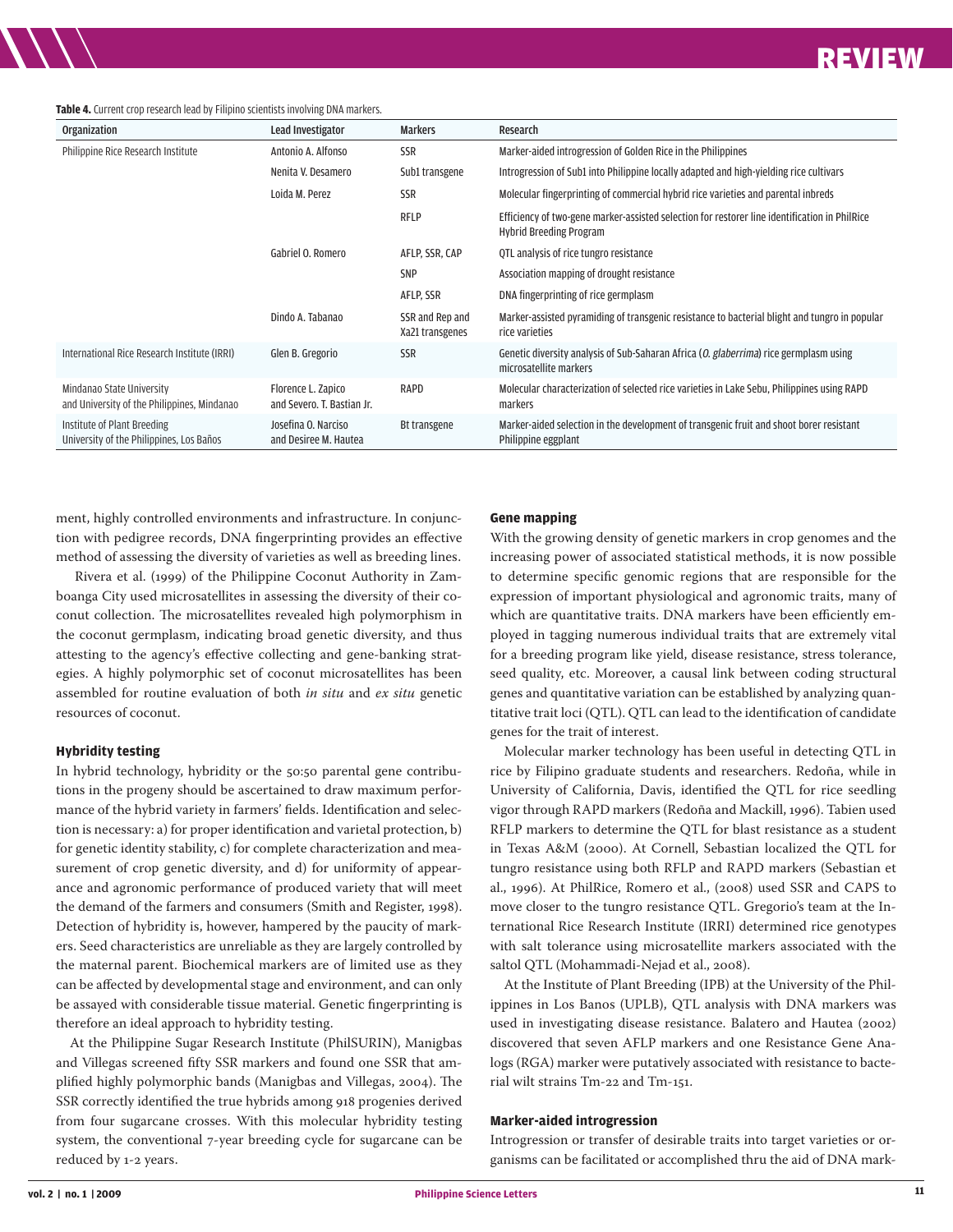

ers. For traits that are recessive, expressed late in development and/or require progeny testing, the use of markers can significantly hasten and improve selection efficiency. DNA markers allow plant breeders to monitor genetic variation and identify genotype in the absence of a phenotype; thus, accelerating breeding work to produce and select crops with desirable traits.

PhilRice has developed several products of marker-aided breeding. Tabien et al. (2003) introduced bacterial leaf blight resistance genes into three popular varieties namely IR64, PSB Rc14, and BPI RI-10, producing elite breeding lines for anther culture and hybridization. Recently, two irrigated lowland rice varieties namely NSIC Rc142 (Tubigan 7) and NSIC Rc154 (Tubigan 11) were released with resistance genes Xa4 and Xa21 against BLB (Babb et al., 2007; Padolina et al., 2008). These are the first two rice varieties produced under molecular marker technology in the Philippines.

#### **Somaclonal variation**

Somaclonal variation refers to variation seen in plants being produced via plant tissue culture. It requires multiple genetic and/or epigenetic events which affect patterns of expression, or result in mutational alteration of genes. Several molecular mechanisms such as DNA damage and mutation, alteration of cell ability to repair damaged and mutated DNA, alteration of genes for cell-cycle control mechanisms, and DNA methylation (Merlo et al., 1995) are responsible for somaclonal variation. The physical bases include deletions, amplifications, translocations, insertions, recombination, and chemical alteration (Stoler et al., 1999).

Their widespread distribution in the genome makes microsatellites an effective detector of random plant genomic instability. Its variation, Inter-Simple Sequence Repeats (ISSR), can reveal genetic instability at early stages in in vitro culture. This method has been applied in *in vitro*  cultures of cauliflower leaves and calli (Leroy et al., 2000).

#### **Plant patenting**

DNA fingerprinting occupies a unique place in the area of plant variety protection. Conventionally, differences in morphology, cultural characteristics, and pedigree serve as the initial basis to differentiate the proposed variety from existing ones (Anderson and Wu, 2007). When these are deemed inadequate, DNA fingerprinting becomes the final solution to document the distinctness of the new variety in the patenting process. Although not yet acceptable as proof of unique identity by The International Union for Protection of New Varieties of Plants (UPOV), the DNA fingerprint may strengthen claim for protection as supplementary information. In India, three chilli varieties sold under the brand name of an elite variety were found by fingerprinting to be spurious (Bhat, 2005). DNA analysis confirmed the adulteration in retail Basmati rice in the UK (Food Standards Agency, 2004) and established the origin of the different Basmati types in the US (Woolfe et al., 2001). Efforts are now underway at the Rice Technical Working group of the Philippine National Seed Industry Council to establish DNA fingerprinting using SSR to screen applications for registration and accreditation of new rice hybrids.

#### **Conclusion**

DNA fingerprinting is advancing the frontiers of crop biology research

in broad strides, ushering a new age for genomic research and biotechnology. What began as a human profiling tool is now a prominent fixture in almost all areas of basic and applied biology including agriculture. DNA fingerprinting techniques which were tedious and time-consuming have now evolved into simpler, rapid and straightforward endeavors owing largely to the flexibility of PCR. DNA fingerprinting has greatly expanded the arsenal of scientists in the study and improvement of crop genetics. Many of its potential applications in agriculture are beginning to be realized and steady progress is also being made in the Philippines.

#### **References**

- Aitken KS, Li JC, Jackson P, Piperidis G, McIntyre CL. AFLP analysis of genetic diversity within Saccharum officinarum and comparison with sugarcane cultivars. Aust J Agric Res 2006; 57 (11): 1167-1184.
- Anderson MP, Wu YQ. Fingerprinting of bermuda grass DNA. USGA Turfgrass Environ Res Online 2007; 6 (14): 1-8.
- Arruda P, Silva TR. Transcriptome analysis of the sugarcane genome for crop improvement. In: Varshney RK, Tuberosa R, eds. Genomics-Assisted Crop Improvement Volume 2: Genomics Applications in Crops. Netherlands: Springer, 2007: 483–494.
- Babb GM, Padolina TF, Braceros RC, Duque MJC, Castres JG, dela Cruz AA et al. Use of classical and DNA marker-aided backcrossing to transfer bacterial blight resistance and other important traits to IR64, BPI RI-10 and PSB Rc14. Phil Rice R&D Highlights 2006; 14-16.
- Balatero CH, Hautea DM. Major QTL associated with a co-dominant AFLP marker controls bacterial wilt resistance in Hawaii. Phil J Crop Sci 2002; 27 (1): 34.
- Bhat KV. DNA fingerprinting and cultivar identification. In: Parsad R, Gupta VK, Bhar LM, Bhatia VK, eds. Advances in Data Analytical Techniques. New Delhi: IASRI, 2008: 101-109.
- Bundock PC, Eliott FG, Ablett G, Benson AD, Casu RE, Aitken KS et al. Discovering SNPs for gene mapping in sugarcane using deep sequencing. Plant Anim Genome XVII Conference, 2009: W241.
- Burke T. DNA Fingerprinting and other methods for the study of mating success. Trends Ecol Evol 1989; 4(5): 139-144.
- Carlier JD, Nancheva D, Leitão JM, D'Eeckenbrugge GC. Genetic mapping of DNA markers in pineapple. Proc Fifth Int Pineapple Symp, 2005: 79-86.
- Carlier JD, d'Eeckenbrugge GC, Leitão G. Pineapple. In: Kole C, ed. Genome Mapping and Molecular Breeding in Plants 4: Fruits and nuts. Verlag Belin Heidelberg: Springer, 2007: 331-342.
- Duval MF, Noyer JL, Perrier X, d'Eeckenbrugge C, Hamon P. Molecular diversity in pineapple assessed by RFLP markers. Theor Appl Genet 2001; 102 (1): 83–2001 90.
- Edwards JD, McCouch SR. Molecular markers for use in plant molecular breeding and germplasm evaluation. In: Guimaraes EP, Ruane J, Scherf BD, Sonnino A, Dargie JD, eds. Marker-Assisted Selection: Current Status and Future Perspectives in Crops, Livestock, Forestry and Fish. Rome: FAO, 2007: 29-49.
- Epplen JT, Kunstmann EM. Minisatellites. In: O'Daly A, ed. Encyclopedia of Life Sciences. Bochum, Germany: Wiley-Blackwell, 2005: DOI 10-1038.
- Garcia AAF, Kido EA, Meza AN, Souza HMB, Pinto LR, Pastina MM et al. Development of an integrated genetic map of a sugarcane (Saccharum spp.) commercial cross, based on a maximum-likelihood approach for estimation of linkage and linkage phases. Theor Appl Genet 2006; 112 (2): 298–314.
- Jeffreys AJ, Wilson V, Thein SL. Hypervariable 'minisatellite' regions in human DNA. Nature 1985; 314: 67-73.
- Joshi SP, Ranjekar PK, Gupta VS. Molecular markers in plant genome analysis. Curr Sci 1999; 77 (2): 230 -240.
- Konieczny A, Ausubel FM. A procedure for mapping Arabidopsis mutations using co-dominant ecotype-specific PCR-based markers. Plant J 1993; 4 (2): 403-10.
- Leroy XJ, Leon K, Branchard M. Plant genomic instability detected by microsatellite-primers. Electron J Biotechnol 2000; 3 (2): 140-148.
- Lewin R. Limits to the DNA fingerprinting. Science 1989; 243: 1549-1551.
- Liang C, Nan L, Zhen H, Pin W, Chuanbei L, Mingshan S. Molecular assay of novel pasturage, sugarcane-grass 94-42 using RAPD markers. Genet Resour Crop Evol 2004; 351-354.
- Lysák MA, Doleelová M, Horry JP, Swennen R, Doleel J. Flow cytometric analysis of nuclear DNA content in Musa. Theor Appl Genet 1999; 98: 1344-1350.
- Manigbas NL, Villegas LC. Microsatellite markers in hybridity tests to identify true hybrids of sugarcane. Phil J Crop Sci 2004; 29: 23-32.
- McNally KL, Bruskiewich R, Mackill D, Buell CR, Leach JE, Leung H. Sequencing multiple and diverse rice varieties connecting whole-genome variation with phenotypes. Plant Physiol 2006; 141: 26- 31.
- Manimekalai R, Nagarajan P, Kumaran PM. Comparison of effectiveness of RAPD, ISSR and SSR markers for analysis of coconut (Cocos nucifera L.) germplasm accessions. J Trop Agric 2007; 18: 217-226.